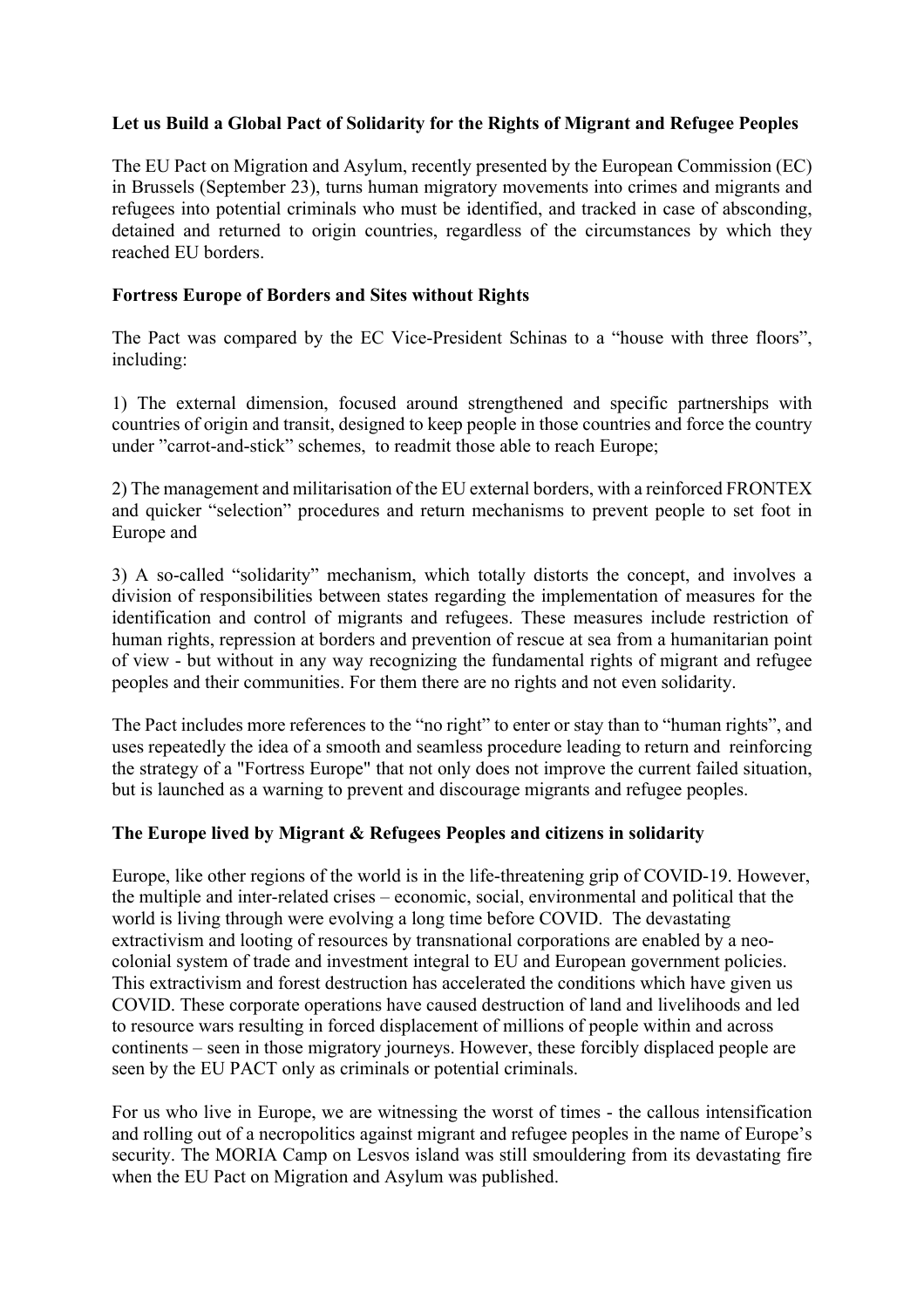We are ourselves part of the migrant and refugee peoples, as well as engaged solidarity organisations who refuse this EU Pact and the politics of racist exclusion which it represents. We are participants in another Europe – a Europe of "We the peoples" – a democratic, inclusive Europe that we strive to create – which cherishes all her peoples equally.

We have therefore been engaged in a process with the Permanent Peoples Tribunal (PPT) where more than 500 movements, networks and organisations have presented evidence on the widespread, sustained and continuing violations of human rights of migrant and refugee peoples – their criminalisation, and the criminalisation of European citizens' solidarity in claiming a human rights based treatment as human beings.

The PPT, after Hearings (2017-ongoing) in Barcelona, Palermo, Paris, London and Brussels passed a sober judgement demanding the European Commission and the Member States of the European Union to take responsibility for the *"total denial of the fundamental rights of people and migrants and refugees, that are veritable crimes against humanity …and according to commonly agreed criminal law definitions they must be recognised as "system crimes".* 

As migrants and refugee organisations, and European citizens' solidarity and human rights organisations, and transnational movements - we place the forced displacement of migrant and refugee peoples within the context of the failed corporate extractivist and industrial agricultural economic model in the global south; climate change and the wars where European governments have participated in the Middle East and North Africa*.*

Until now, European leaders have pursued a policy of externalisation of borders, and have invested billions (including development funds) in building and arming a militarised complex of walls, fortresses, army, navy and air forces to securitise its frontiers. This also includes a chain of hotspots and Camps (such as MORIA) where people are meant to survive till they die. Combined with a policy of 'push-backs" and aggressive "prohibition of sea-rescue", these combined policies are indeed a systematic denial of the human rights of migrant and refugee peoples having resulted in at least, an estimated 30, 000 deaths and disappearances at sea and in the dessert and land journeys.

As some of us now gather in Berlin during October 23-25 and many join in online platforms participating in the PPT Hearing, we reiterate the moral and political bankruptcy of the EU Pact, in abandoning human rights. The PPT Berlin is reviewing the Right to Health and Access to Health on the part of migrant and refugees – those who are part of the 'essential workers' in the many dimensions of C-19 "essential work" - agriculture, construction, care, health service, and domestic work. But these workers are not in the view of the EU Pact.

# *The Europe and the Future we want – Europe of Equality and Solidarity*

We have seen Europe's migration policy of exclusion and death being constructed year after year. We have also seen right-wing populist and racist ideas becoming more and more socially acceptable all over Europe. We constantly hear about the deadly consequences of these policies and of appalling human rights violations.

Now, in the face of the continued closure of European borders, externalisation of migration policies, the restrictions on freedom of movement that cause systematic violations of the human rights of people throughout their migratory journeys - on the roads, in the desserts, on the seas and also within Europe - and in response to the criminalisation of citizens in solidarity, we,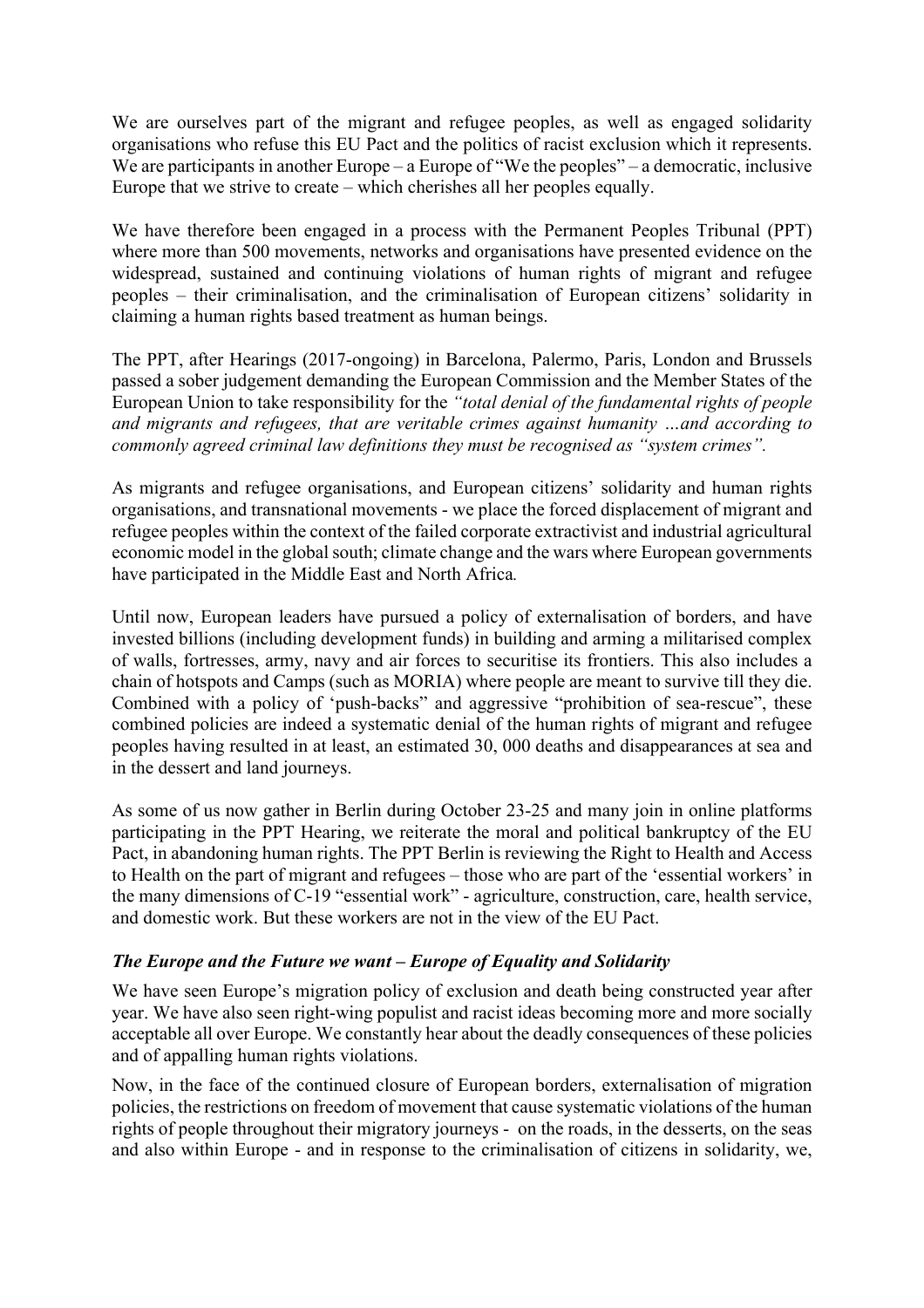migrant and refugee peoples, social movements and associations of civil society organisations from many parts of Europe say *Enough is Enough!* 

We no longer accept these Pacts that dehumanise populations and systematically exclude migrants and refugees – while at the same time relying and benefitting from their their work without rights. Thus, a generalised and comprehensive regularisation of all migrant and refugee peoples in the EU and all European countries is essential and urgent so that they can finally exercise their labour, social and health rights, for their own benefit and that of society as a whole.

We will not tolerate that fellow human beings - asylum seekers and migrant peoples - are hunted, locked up in detention centres and in refugee camps deprived of all rights, subjected to racist brutality, and reduced to non-persons. We demand the same European leaders who delivered this Pact, to implement the immediate release of all migrants from those political prisons and the evacuation and closure of all camps, as well as the urgent transfer to the European cities and towns that have declared themselves ready to receive them.

An alternative migration and asylum policy is possible – but it requires moral courage and a people based genuinely democratic politics. It must also be matched with a new economics and vision that places the wellbeing of people and the planet before profit.

#### **Towards a Global Pact of Solidarity for the Rights of Migrant and Refugee Peoples**

We, the affected communities of migrant and refugee peoples, together with the movements, networks and organisations involved in the process of the Permanent Peoples Tribunal (PPT) on the violations with Impunity of the Human Rights of migrant and refugees, propose a Global Pact of Solidarity for the Rights of Migrant and Refugee peoples. We reach out globally, to all those who believe that to Migrate or Seek Asylum is not a Crime – It is a Human Right. Let us build together, this Global Pact of Solidarity.

# *This People's Global Pact of Solidarity proposes to:*

- restore the primacy of the human rights of individuals and peoples, over the benefits and interests of States, oligarchies and transnationals and guaranteeing multilateralism and democracy in the United Nations.
- promote self-determination, democracy and food sovereignty of the peoples, making possible the construction of sustainable, supportive and fair local economies that guarantee the populations their right to live in dignity in their territories without being forced into any kind of displacement.
- guarantee the inalienable right to free movement of all people, promoting regional and international cooperation to establish public policies that ensure it and protect those who have chosen to migrate, from any violation of their rights in any part of the world, especially women, children and refugees for political, economic, climatic and social reasons.

The respect of human rights and the assumption of responsibility by States can prevent the criminalisation, repression or imprisonment of migrant and refugee peoples, both during their migratory journey and in their countries of destination and stay, by also guaranteeing the documentation and regularisation of all persons, as well as the ratification and strict compliance with all international regulations that protect refugees, migrants and workers and all members of their families. Cooperation and solidarity between States could allow for economic policies that guarantee the coverage of basic needs of the entire population, and the fight against racism, xenophobia and discrimination.